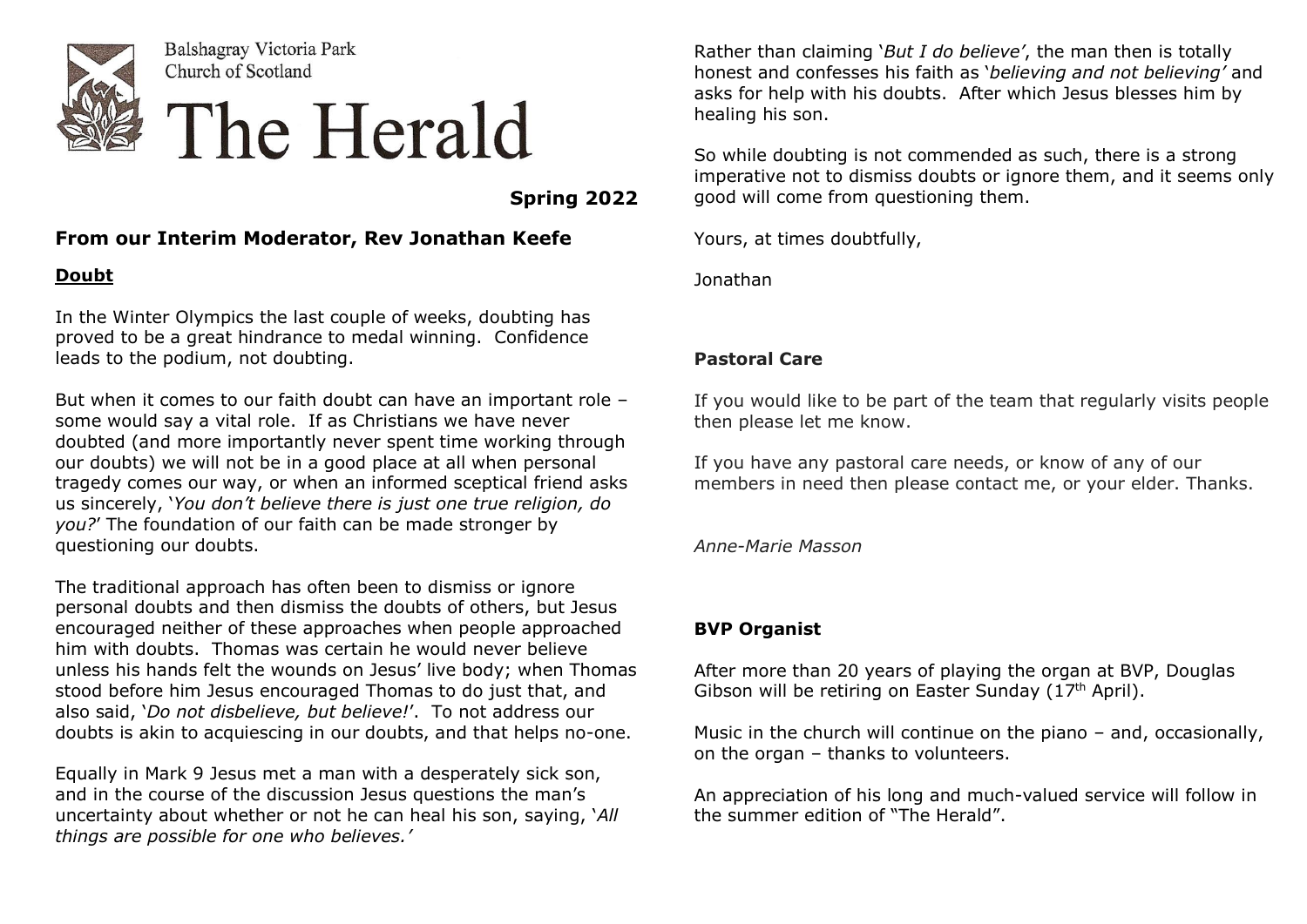# **Unitary Constitution**

You may remember taking part in the postal ballot in June 2021 on the future constitution of the church. 87 members voted unanimously to adopt the Unitary Constitution. We finally received our new constitution from CoS HQ in January. This means that we can now officially disband the Congregational Board, and from now on all fabric and finance matters will be the responsibility of the Kirk Session. The advantage of this move is a simplification in the decision making processes, and needed to be in place prior to any moves towards a potential union. We are enormously grateful to Iain Fergus, and all those who have at times served on the Board, for their faithful service and commitment to ensuring the upkeep of our much loved sanctuary and halls. If you have any further questions on this please let me know.

*Ranald McTaggart Session Clerk*

## **Tea/Coffee after Church**

It's been great to be able to restart our hospitality after the morning service. Many thanks to Annie Masson and Susan Gibson for running this in its early stages. We are however keen to put together a rota for the rest of 2022. To that end, we are looking for more volunteers to support with this. If you're interested in helping out this way, please speak to Christine McTaggart.

## **Upcoming Services**

**World Day of Prayer** Friday 4th March - Partick South Church @ 6.30pm

**Communion** Sunday 13<sup>th</sup> March

#### **Holy Week Services**

Monday 11<sup>th</sup> - Wed 13<sup>th</sup> April – Jordanhill Church @ 8pm Thursday 14th April – Communion Service – Partick South @ 6.30pm Friday 15<sup>th</sup> April – Good Friday Service – Partick South @ 6.30pm

Sunday 17th April – Easter Service at Balshagray Victoria Park @ 11am

## **Property Matters**

The new sanctuary boilers are now up and running. As they are hidden away in the basement, the new boilers can be seen in the below photo.

The generosity of the congregation in responding to the giving day helped to meet a significant proportion of the new boiler costs.

Other property works completed over the last period included roof and gutter repairs. In the next period various electrical works and the cleaning of the external gutters are scheduled to be completed.

*David Hay Fabric Convenor*

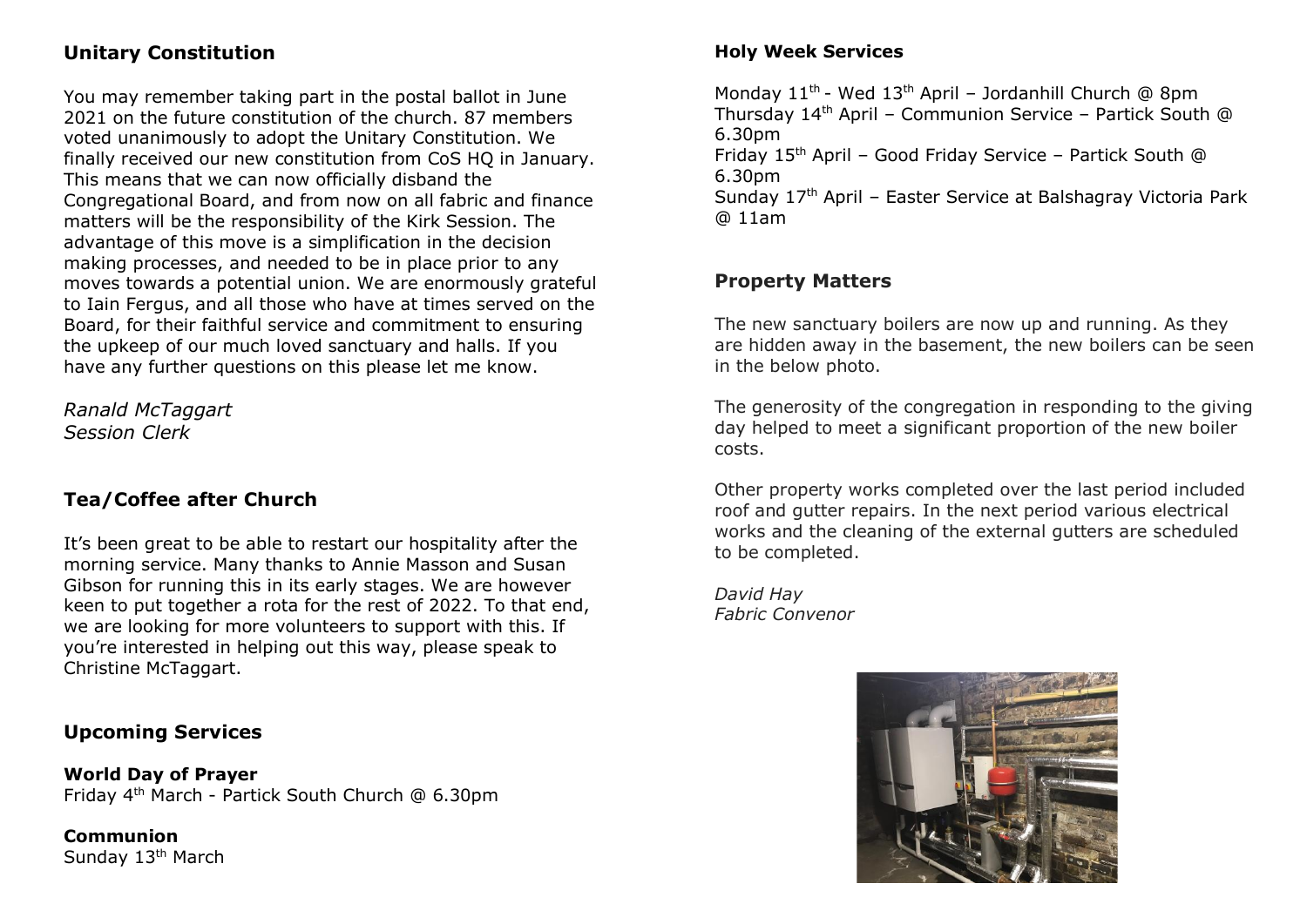#### **Compassion**

Compassion have written to thank us for the £1008 which will be used support Dinar, Jose and Martha throughout this year. Through this they will receive education, Christian teaching, clothing, nutritious meals and health care.

I have also received a letter from two of the children we support. Firstly, Jose who is eleven years old and lives in El Salvador writes:

'It is such a pleasure to say hello to you and I hope this letter finds you well. I want to share with you a little bit about my family and me. Let me tell you that I attend school. My favourite food is hamburgers because they are so yummy. My favourite sport is soccer and I love it because it is a lot of fun and keeps my body in good shape. My favourite Scripture is Psalms 91 because it tells us that God takes care of us. My favourite animals are the lion and the dog and I like them because they are cute. I love to go to the ocean during my vacation. I have been helping my sister over the past days. I ask you to pray for my family and me. I say goodbye with so much love.'

Seven year old Martha who lives in Uganda would like to tell us that her name means 'a royal lady.' When she grows up, Martha would like to be a nurse. Martha and her family are well and she is thankful for our prayers for them all. She enjoys the centre days at the project she attends and while there, likes playing skipping ropes with her friends.

Thank you once again for your support of the children and their families.

*Joan Canavan*

#### **BVP Prayer Group**

We continue to meet at 7.30pm on the  $1<sup>st</sup>$  and  $3<sup>rd</sup>$  Wednesday of each month. This is via Zoom, and only lasts 40 minutes. It would be great to have some more people along to this meeting, and you might find it easier to attend 'virtually'! I can send you the link by email.

#### *Ranald McTaggart*

# **Preparation During Lent Leading towards Easter**

At [www.tearfund.org/campaigns/lent-devotional](http://www.tearfund.org/campaigns/lent-devotional) you can sign up for bite-sized reflections, prayers and poems to be sent each morning to encourage and inspire you over Lent.

Unfortunately, they have now run out of booklets for this year's devotional, but if you have access to the internet you can still receive the free emails.

## **Gift Aid Reclaimed**

**Over £10,000** was received by Balshagray Victoria Park from HMRC in January, as Gift Aid repayments relating to 2021 offerings.

As was the case a year ago, the reclaimed amount is less than in pre-pandemic years due to decreased offerings in 2021, resulting mainly from reduced attendances at services. However, the amount is an increase on that received last year.

As always I would like to thank everyone who contributed through the Gift Aid scheme in 2021, whether by weekly offering envelopes, standing orders or occasional cheques.

If you don't already participate in the Gift Aid scheme but do pay tax, then please do consider joining the scheme so that the Church may reclaim in connection with your offerings too. Please just ask me for information – no obligation!

Also, if you don't already do so then you might want to think about setting up a **standing order** to BVP, which would avoid the inconvenience not only of finding change to put into the weekly envelope but also that of tracking which weeks have been 'paid'. This would also reduce the amount of cash to be handled by those counting the offering in these COVID times.

*Roberta Yule Gift Aid Convenor*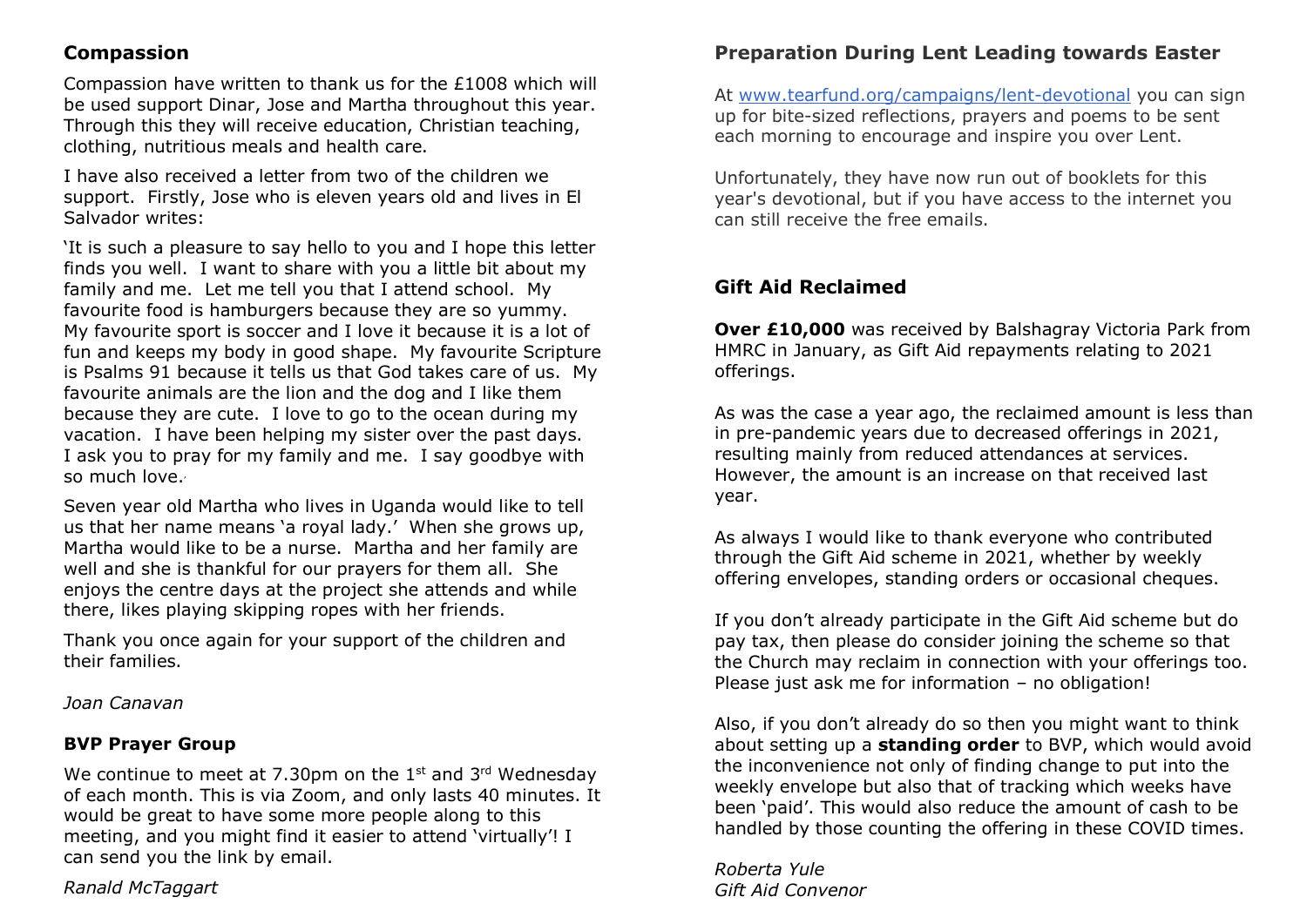#### **BALSHAGRAY VICTORIA PARK CHURCH 2022 BUDGET**

|       | ACTUAL 2021                                                                          |
|-------|--------------------------------------------------------------------------------------|
| 5000  | 5480                                                                                 |
| 500   | 494                                                                                  |
| 30000 | 31205                                                                                |
| 14500 | 14636                                                                                |
| 10272 | 8523                                                                                 |
|       | 4800                                                                                 |
| 2000  | 1720                                                                                 |
|       | <u>1260</u>                                                                          |
| 66272 | 68118                                                                                |
|       |                                                                                      |
| 39635 | 36799                                                                                |
| 2677  | 2911                                                                                 |
| 3000  | 8316                                                                                 |
| 2000  | 845                                                                                  |
| 5000  | 4305                                                                                 |
| 7000  | 5877                                                                                 |
| 6000  | 5880                                                                                 |
| 500   | 460                                                                                  |
| 1500  | 1389                                                                                 |
| 67312 | 66782                                                                                |
|       | <b>BUDGET</b><br>OTHER OFFERINGS/DONATIONS 3000<br>INCOME FROM GENERAL TRUSTEES 1000 |

NOTES ON BUDGET.

- 1. The estimated income and expenditure suggests that BVP will be in a good position to cover all costs this year.
- 2. The claim for Gift Aid has already been completed and shows a good increase from 2021. Many thanks to Roberta for her efficiency and it can be mentioned that HMRC were very quick to respond.
- 3. Hall rental continues to be affected by the pandemic. Some users have stopped their lets.
- 4. Ministry and Mission costs are up this year due to the subsidy no longer applying but there is likely to be a saving on locum costs.
- 5. Fabric costs from 2021 do not include the new boiler as this was covered by the Gift Appeal and money received from the Church of Scotland held fund. Expenditure for 2022 is hard to predict especially as the future of BVP remains uncertain but there are still substantial reserves in line with accounting guidelines.
- 6. Heat and light costs are expected to rise due to current trends.

## **Introductory Safeguarding Training**

The following training courses are intended for anyone intending to take up a controlled position within the congregation or for existing PVG cleared persons who are requiring a refresher course. Refresher courses are now required for continuing PVG registration. Please copy the co-ordinator, Colin Murray, into your application.

#### **Date: Wednesday 23 February, 2022**

Time: 19:00 Duration: 2 hours Online – Zoom

#### **Date: Saturday 30 April, 2022**

Time: 19:00 Duration: 2 hours Online – Zoom

#### **Date: Wednesday 1 June, 2022**

Time: 19:00 Duration: 2 hours Cathcart Trinity Church

To register for any of the courses listed above please note bookings are made through the presbytery office. You can contact them by email Glasgow@churchofscotland.org.uk or telephone 0141 332 6606.

They will require the name, congregation, email address and phone number of each person for whom you want to book a place. Contact details are required in case of last minute changes, which would only be in extreme situations.

Thank you,

*Colin Murray Safeguarding Co-ordinator*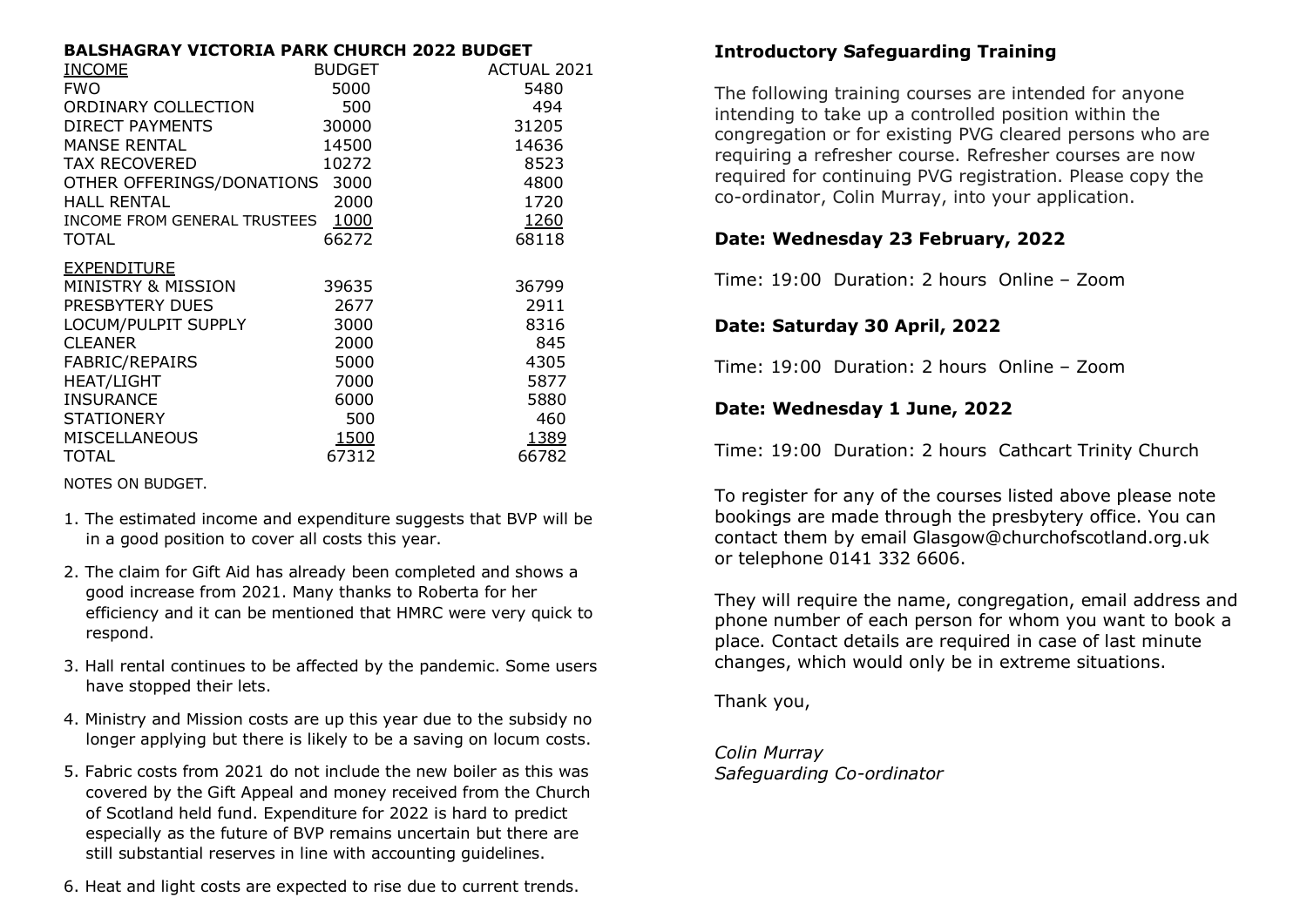#### **Sustaining Grace**

#### **'My grace is sufficient for you.' 2 Corinthians 12:9 NIV**

There are two kinds of grace. The first is *saving grace,* which means that the moment we place our trust in Christ, God wipes the entire record of our sins clean.

The second is *sustaining grace.* Sustaining grace doesn't promise us an easy, trouble-free life, but instead promises that God's strengthening presence will be with us through the difficult times and struggles. Paul wrote: 'I was given a thorn in my flesh… Three times I pleaded with the Lord to take it away from me. But He said to me, "My grace is sufficient for you, for My power is made perfect in weakness"' (vv. 7-9 NIV). It's a very vivid image – a thorn piercing the soft skin and lodging beneath the surface, bringing a reminder of our weaknesses with every move we make. But along with that comes the reminder that God's with us in our weakness, holding us, letting us lean on Him for strength, and saying to us, 'My grace is sufficient for you.'

John Newton, the Anglican clergyman who wrote the hymn 'Amazing Grace', found that God's grace was sufficient. On the day his beloved wife, Mary, died, he found the strength to preach a Sunday sermon. The next day he visited church members, and later on, he conducted her funeral. Looking back he wrote: 'The Bank of England is too poor to compensate for such a loss as mine. But the Lord, allsufficient God, speaks, and it is done. Let those who know Him, and trust Him, be of good courage. He can give them strength according to their day. He can increase their strength as their trials increase … And what He *can* do, He has promised He *will* do.'

Copied with permission from "*The Word for Today.*" Free copies are available from UCB Operations Centre, Westport Road, Stoke-on-Trent, England, ST6 4JF.

## **The Persecuted Church**

Christmas is now behind us, and as we move forward into yet another New Year, the sad reality is that for many hundreds of thousands of Christians throughout the world, the outlook for 2022 remains bleak and uncertain. Christians are the most persecuted religious group in the world, and in many countries, Christians continue to be deprived of true religious freedom, despite laws permitting it. Sadly, Christians are still subjected to increasing religious intolerance, torture, and imprisonment, plus many other forms of persecution, such as harassment, the confiscation of property and the lack of basic human rights.

There are many radical and extreme Muslim organisations and Jihadist groups, such as the al-Shabaab, al-Qaeda, Taliban, and Boko Haram, who are very active in many African countries such as Somalia, Sudan, Nigeria, Mali, Eritrea, Libya and more recently Mozambique. Christians in Afghanistan are more at risk following the overthrow of the elected government and the imposition of Sharia law. The governments of Iran, Algeria, North Korea, and China, continue to persecute Christians.

In India, Hindu extremists continue to be very active. Attacks on Christians, and the destruction of churches and property is on the increase, and many states are imposing anti-conversion laws, leading to more intimidation of Christians.

Sadly, on Christmas Day, the charred bodies of at least 35 civilians killed by the Myanmar Army (Burma) were discovered in a predominately Christian area, near Hpruso Township.

The Church of Scotland and the Presbyterian Church of Myanmar are longstanding partners. The Moderator of the General Assembly, Lord Wallace, wrote to the Foreign Secretary expressing his deep concern about the widespread abuse and atrocities that are taking place.

*Christine Hay, Prayer Secretary*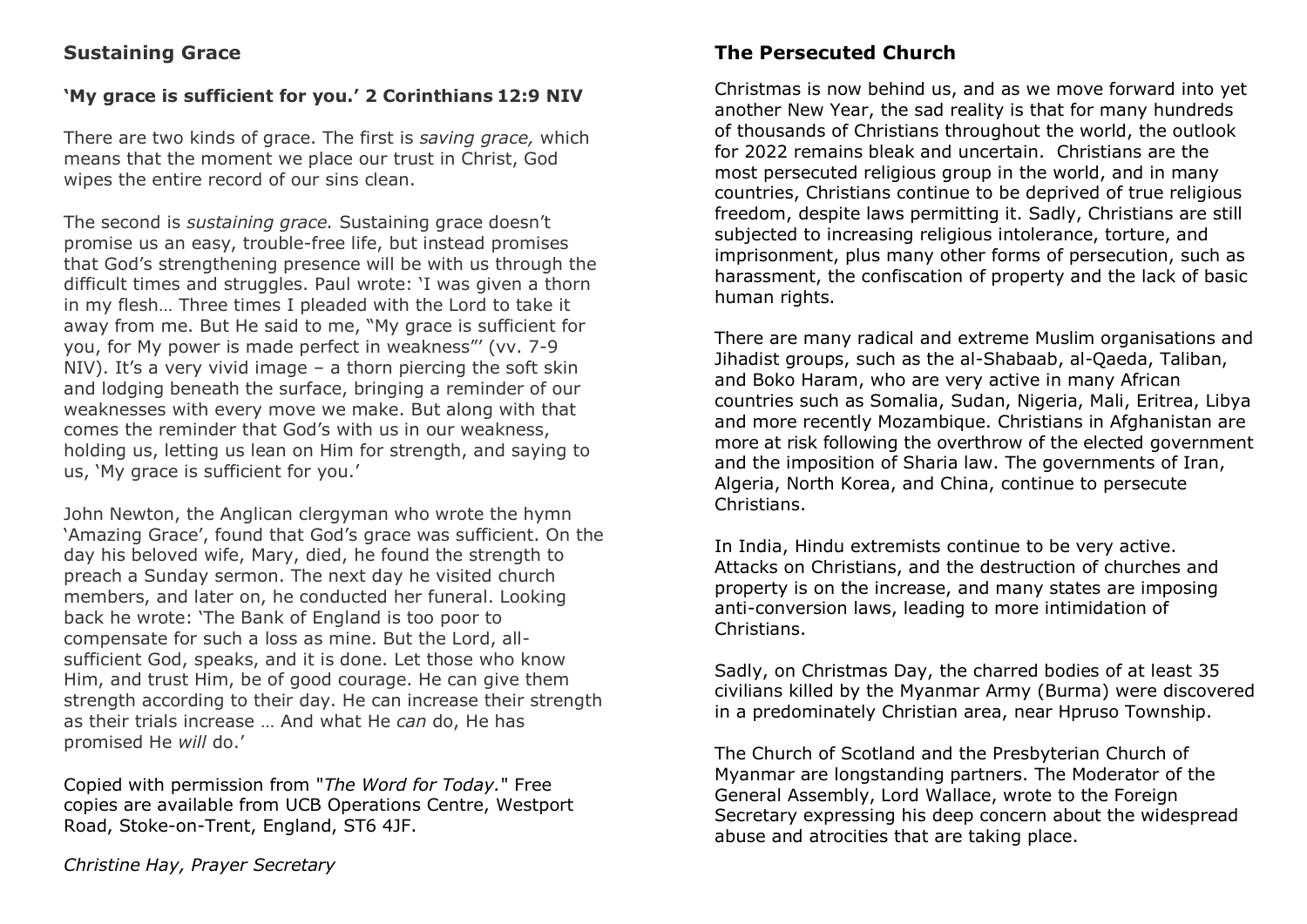Throughout 2021 many attacks took place in different countries and some of the attacks were indiscriminate, killing not only Christians, but also many Muslims and those of no faith. In India, and some African countries, Christian women even as young as 14yrs continue to be abducted and sold to the highest bidder as 'sex slaves' or forced into marrying Muslims. Sadly, this 'New Year' will doubtless bring fresh challenges, more threats, plus acts of violence and persecution against our Christian brothers and sisters.

**PAKISTAN** – in the Diocese of Peshawar, two clergy were attacked and shot on their way home from All Saint's Church. Pastor William Siraj was killed, and the Rev Patrick Naeem was severely injured. Thankfully, he is recovering from his injuries. There have been many life-threatening incidents against Christians and the Christian Church in Peshawar.

**CHINA** – beginning on 1st March, the Chinese authorities will have greater control over online religious content. Organisations and individuals based in China who wish to provide religious information online, will require to obtain prior permission from the Department of Religious Affairs. Foreign organisations, and individuals, will no longer be permitted to operate online religious information or services within Chinese territory.

**DEMOCRATIC REPUBLIC OF CONGO** – on Christmas Day, at a restaurant in Beni, whilst more than 30 diners were enjoying celebrating Christmas, a suicide bomber tried to gain access in order to set off an explosive device. The Police stopped the attacker from entering the restaurant, but he managed to set off the device at the entrance. The bomber and seven diners were killed, and more than twenty others injured. The authorities blamed the attack on the Allied Democratic Forces (ADF) an Islamist group with links to the Islamic State (ISIS).

**SRI LANKA** – according to the NCEASL (the National Christian Evangelical Alliance of Sri Lanka) Christians are suffering increased intimidation and persecution by Buddhist extremists. Christians only make up circa 7% of the population.

**CUBA** – 2021 was a very difficult year for the Christian Church in this Caribbean Island nation. Major shortages of food and other essentials gave rise to widespread protests. The President issued an order to crack down on the protestors. Church leaders were amongst those who were targeted – many were detained or just 'disappeared'. Some Pastors including Pastor Lorenzo Fajardo are still detained in a maximumsecurity prison.

**"Blessed is he who has regard for the weak; the Lord will deliver him in times of trouble." Psalm 41 v 1 (NIV)**

#### **'CONTINUE TO PRAY FOR THE SUFFERING CHURCH'**

*Robert Belmore*

**Letter Puzzle** *Can you fill in the blanks (each line stands for a letter) and then rearrange the initial letters to form a word connected to a season?*

The chief priests and the whole  $\angle$  \_ \_ \_ \_ \_ \_ \_ were looking for false evidence against Jesus so that they could put Him to death. He was \_\_\_\_\_\_\_\_ in the Garden of Gethsemane. In the courtyard of the High Priest, Peter denied times that he knew Jesus. After those denials, a cock crowed. Jesus was put on example and then condemned to death. The cross was the Roman method of the contract of Jesus, was watching as He was crucified. After being in the tomb for three days, Jesus was  $\mu = \mu = \mu - \mu$  to life again. Two people were walking along the road to  $\frac{1}{2}$   $\frac{1}{2}$  after the Resurrection when Jesus appeared to them. After His Resurrection, Jesus also appeared to His disciples and said, "All authority in heaven and on earth has been given to Me. Therefore go and make disciples of all nations, baptizing them in the name of the Father and of the Son and of the Holy Spirit, and teaching them to obey \_ \_ \_ \_ \_ \_ \_ \_ \_ \_ I have commanded you. And surely I am with you always, to the very end of the age."

| <b>INITIAL LETTERS:</b> |  |  |  | _ _ _ _ _ _ |  |  |
|-------------------------|--|--|--|-------------|--|--|
| <b>WORD:</b>            |  |  |  |             |  |  |